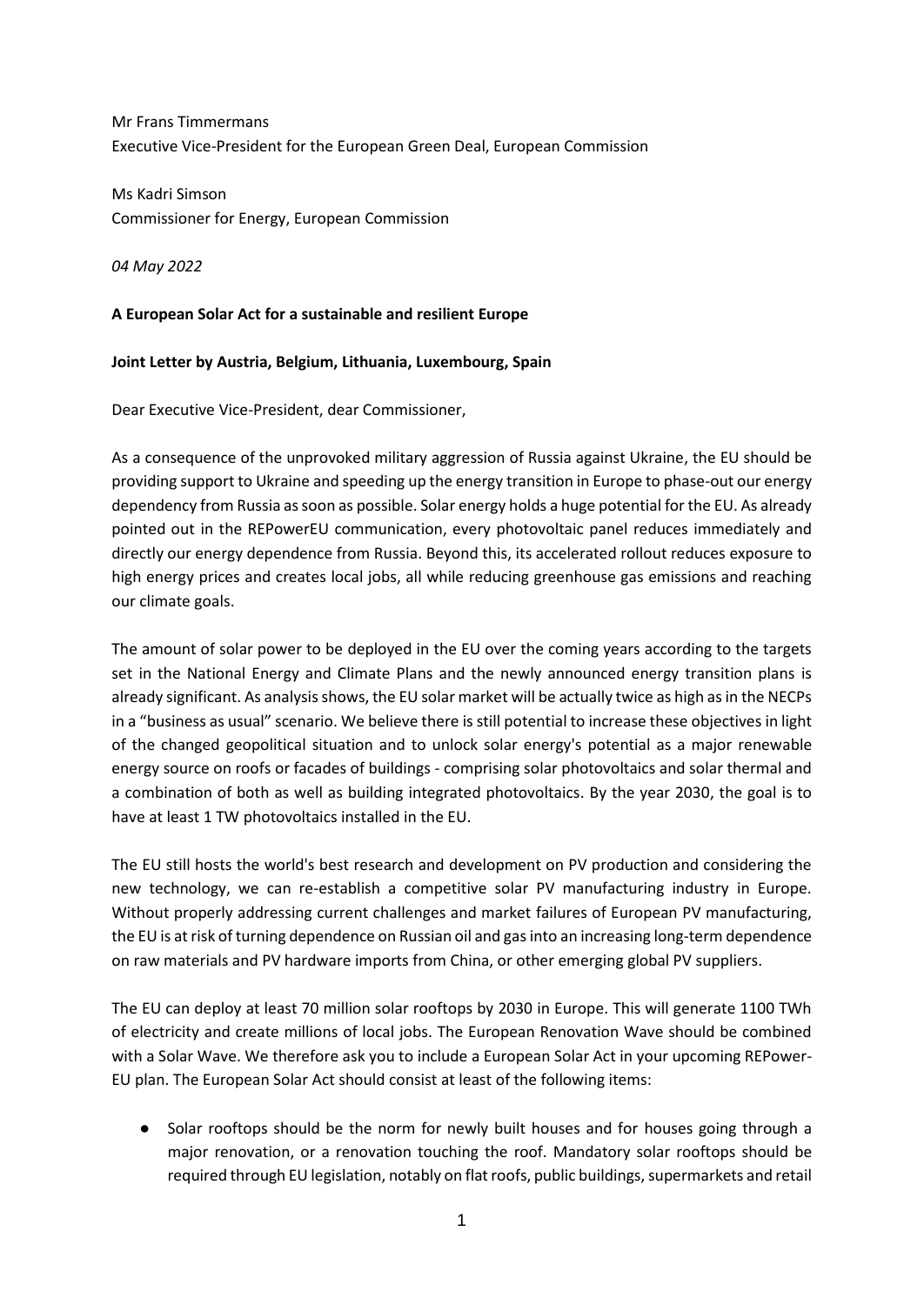outlets as well as industrial and brownfield areas. Member states should be able to define the specific modalities.

- In order to incentivize a more rapid rollout, we need to make the best and cost-efficient use of all financial instruments to finance the deployment of renewable energy and in particular solar energy, including state credit guarantees to unlock the financial capital for the PV manufacturing. The European Renewable Energy Financing Mechanism must be strengthened. It is ready to receive EU funds. Part of the money allocated to other instruments under the current MFF but which are not spent could be redirected towards it.
- Commission should provide with enhanced assistance to Member States to fully exploit the potential of involving citizens' in the energy system as self-consumers, collective selfconsumers and renewable energy communities.
- In order to take actions immediately in the upstream part of the PV value chain, we call for the launch of a dedicated support mechanism aimed at scaling up existing solar manufacturing capacities and promote innovation. This could be through different means, e.g. a dedicated call under the Innovation Fund or other relevant EU instruments, a mandate to the EIB to provide financing support to factories, exploring the feasibility to set up an IPCEI for solar PV production in Europe. This approach would provide the necessary investment security, ease the notification procedure under the CEEAG, promote research, development and innovation across the whole value chain and create thousands of sustainable jobs in Europe. Commission should set the objective that 75% of deployed or installed PV capacities are produced within the EU by 2030.
- The Commission should adopt an accompanying analysis on the corresponding EU industrial manufacturing and investment needs as well as the research and innovation capacities for solar rooftops within the EU, having in mind the need to ensure resource efficiency and a circular economy.
- Measures to facilitate the fast development of skills and availability of future-oriented work force along the solar value chain are necessary.

We kindly invite you to consider these elements related to the establishment of a European Solar Act in the finalization of the REPowerEU plan.

Sincerely yours,

Ms Leonore Gewessler Federal Minister for Climate Action, Environment, Energy, Mobility, Innovation and Technology Austria

Ms Tinne Van der Straeten Federal Minister of Energy Belgium

Mr Dainius Kreivys Minister of Energy Lithuania